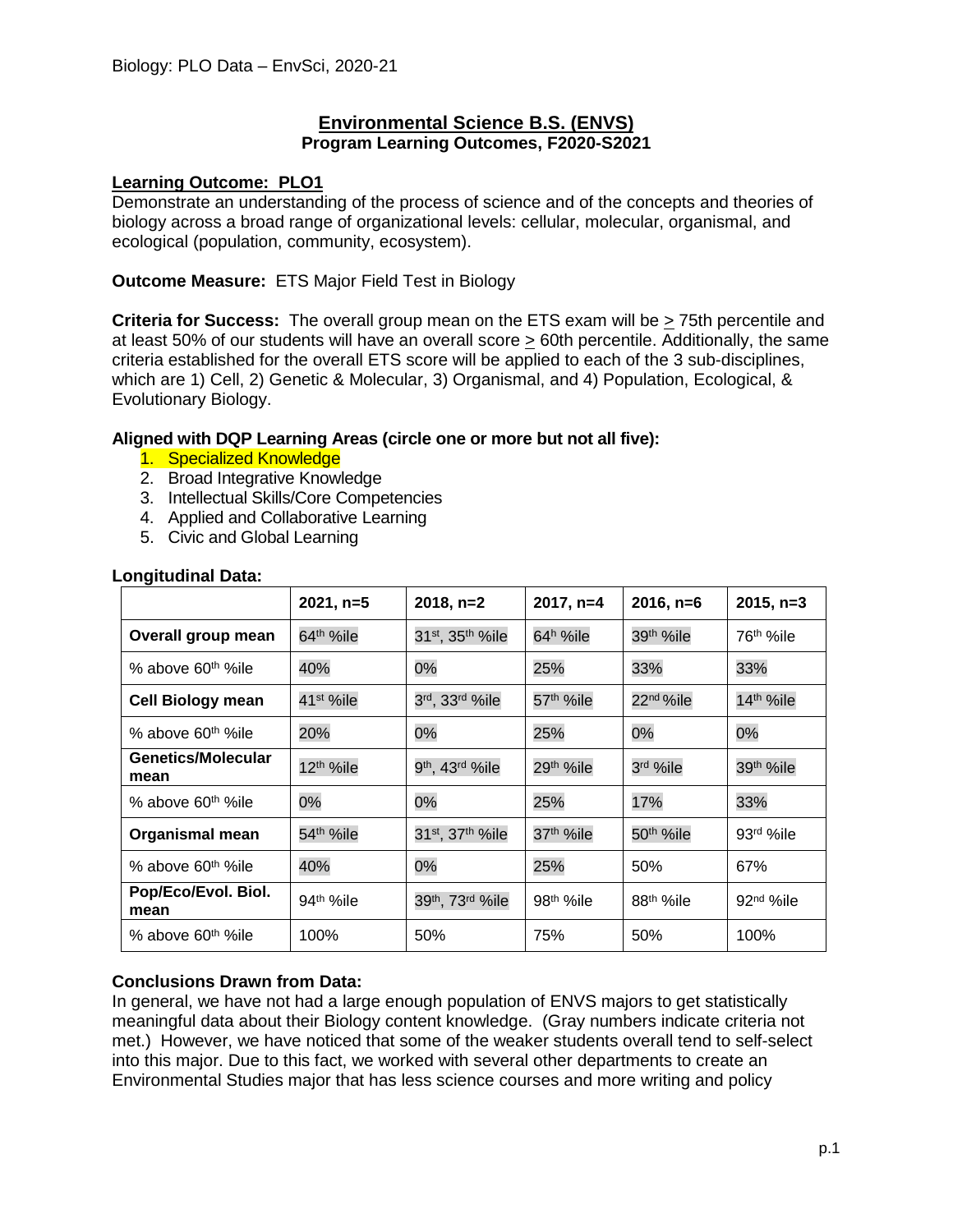courses. This major is housed in the Department of Literature, Journalism, and World Languages.

Clearly, however, these students are doing exceedingly well in the area of population biology, ecology and evolution, which best fits with the focus of this major.

Note that in 2019, this exam was not given due to a mishap with the new computer lab, and in 2020, it was not administered due to the complications of COVID-19.

**Changes to be Made Based on Data:** No changes to the program.

**Rubric Used:** ETS Comparative Data Guides – MFT for Biology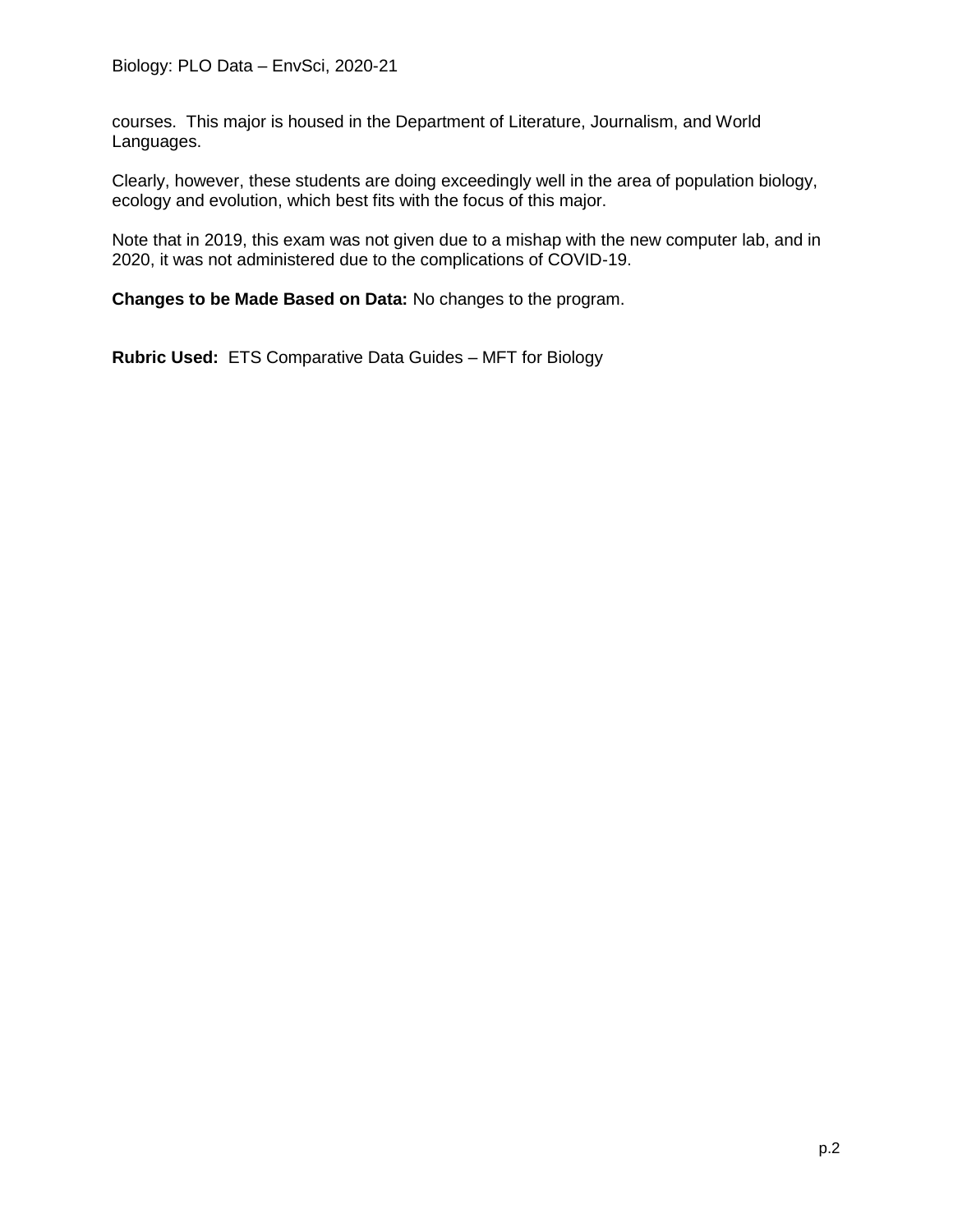Apply key concepts and principles in analytical chemistry including quantitative and instrumental analysis.

**Outcome Measure:** American Chemical Society (ACS) standardized exam in Analytical Chemistry and Senior Exit Survey

**Criteria for Success:** The overall group mean on the ACS Analytical Chemistry exam will be at or above the 35th percentile. At least 80% of students surveyed will feel prepared or better in meeting this PLO.

#### **Aligned with DQP Learning Areas (circle one or more but not all five):**

- 1. Specialized Knowledge
- 2. Broad Integrative Knowledge
- 3. Intellectual Skills/Core Competencies
- 4. Applied and Collaborative Learning
- 5. Civic and Global Learning

| <b>ACS Standardized</b><br>Exam <sup>*</sup> | 2021         | 2020         | 2019                                            | 2018                 | 2017                             | 2016                   | 2015                         |
|----------------------------------------------|--------------|--------------|-------------------------------------------------|----------------------|----------------------------------|------------------------|------------------------------|
| Analytical mean                              | COVID-<br>19 | COVID-<br>19 | 28.4 out of   27 out of<br>50, 56.8%<br>$(n=5)$ | 50, 54.0%<br>$(n=6)$ | 28 <sup>th</sup> %ile<br>$(n=5)$ | $41st$ %ile<br>$(n=3)$ | 19 <sup>th %</sup> ile (n=6) |

\*ACS standardized exam in Analytical Chemistry not administered in spring 2020 due to COVID-19.

No ENVS majors took Chemistry Senior Seminar in 2015 – 2021, so there is no survey data.

**Conclusions Drawn from Data:** The percentiles from 2015 – 2017 are based on the entire exam score which is made up of 50 questions. Only 36 of the 50 questions were pertinent to the topics covered in this class, so the  $35<sup>th</sup>$  percentile was chosen for the criteria for success. The criteria for success was met in 2016 but not 2015 and 2017. In order to have more questions from standardized exams that are pertinent to topics covered in this class on the final exam, questions were used from two standardized exams from different years in 2018 and 2019. The final exam included 24 questions from the 2013 ACS exam and 26 questions from the 2017 exam. Environmental Science majors' average final exam score was a 27 out of 50 or 54.0% in spring 2018 and increased slightly to 28.4 out of 50 or 56.8% in spring 2019. A percentile cannot be assigned since questions were taken from two different exams. As a reference, a score of 29.25 out of 50 or 58.5% would be the 50<sup>th</sup> percentile, so our students scored close to the national average. In the Spring 2020 and 2021, this certified exam could not be offered because of the remote environment.

**Changes to be Made Based on Data:** We will continue to administer final exams with questions from standardized exams each spring to obtain longitudinal data so better conclusions and necessary changes can be made.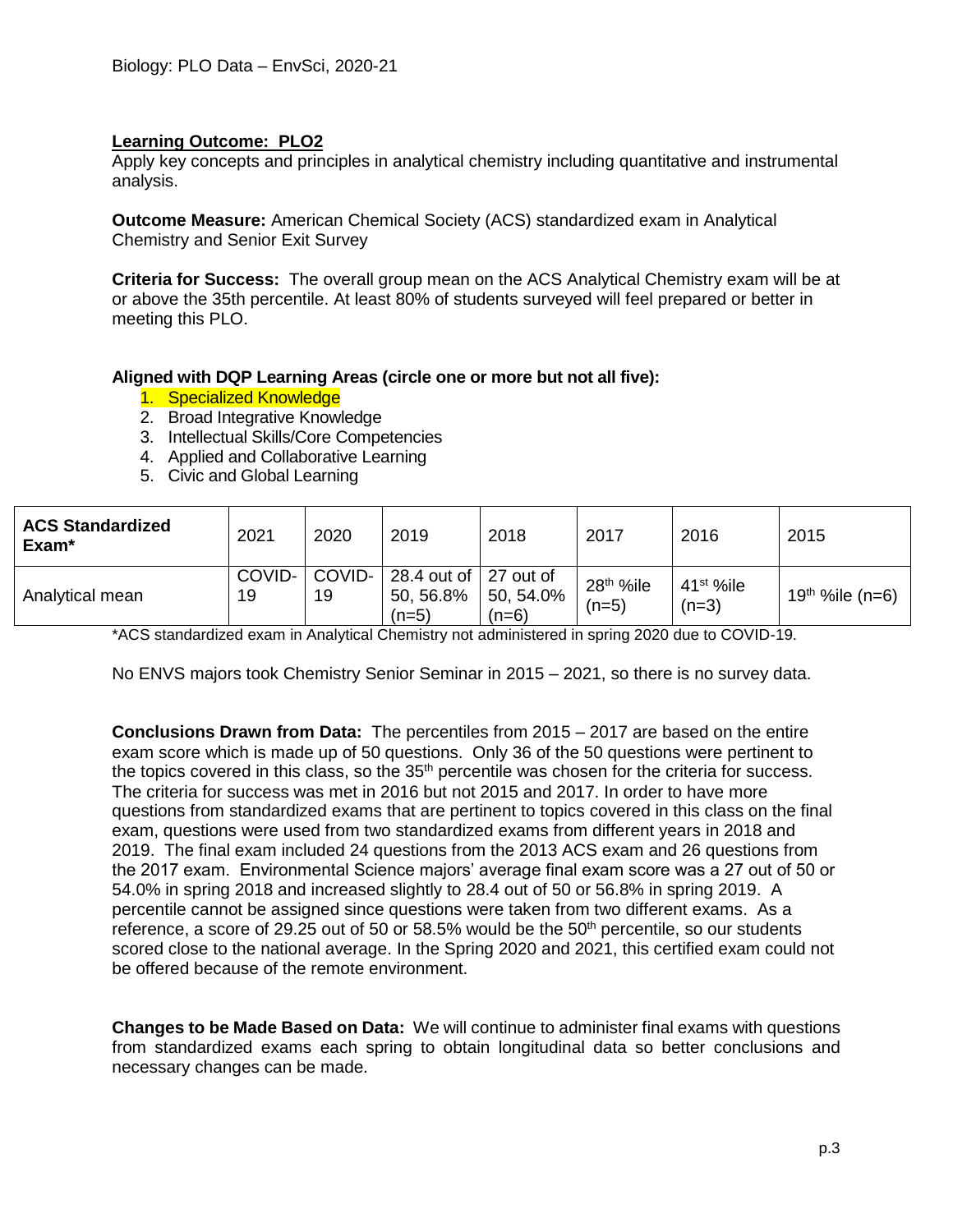Biology: PLO Data – EnvSci, 2020-21

**Rubric Used:** ACS National Normed Percentiles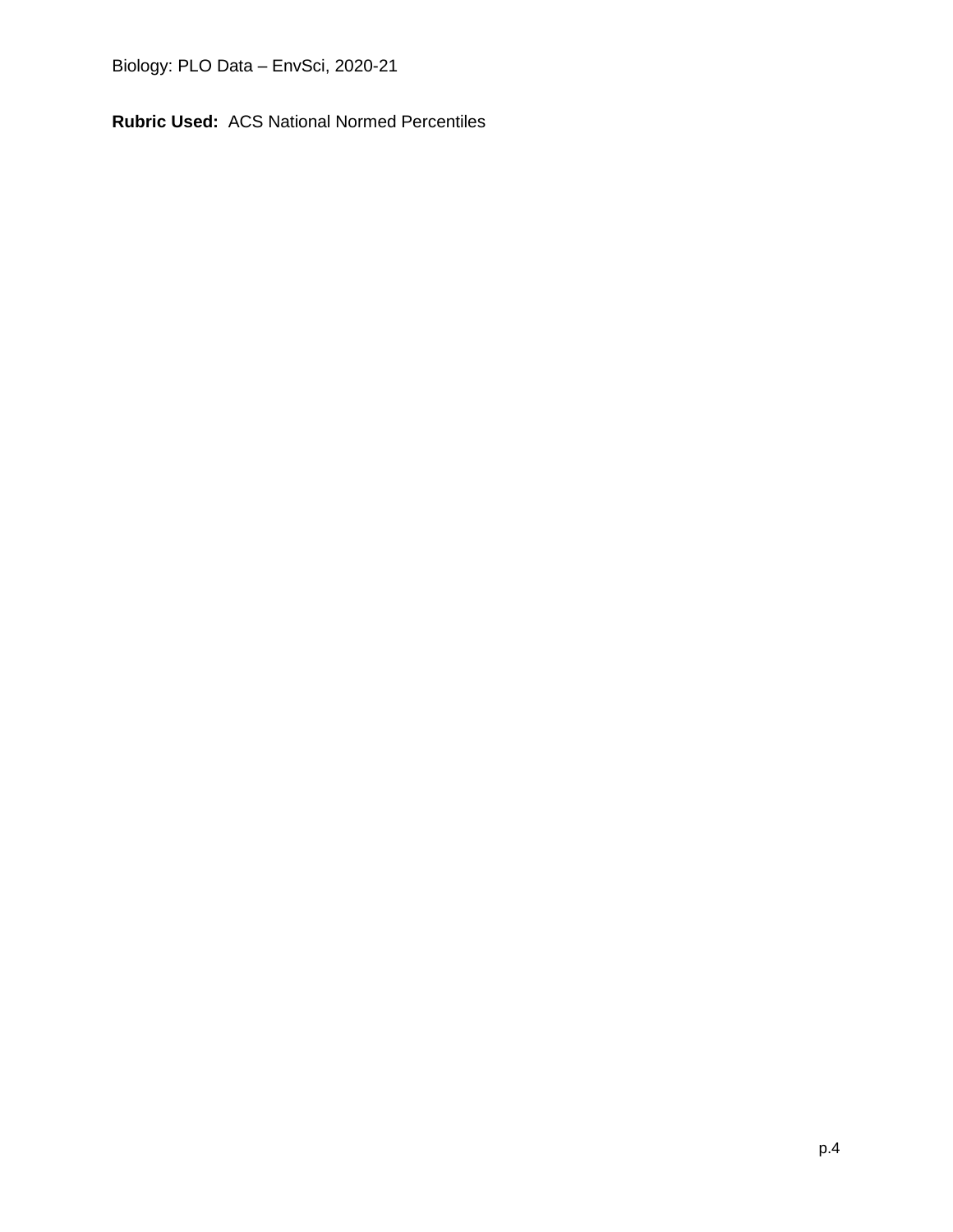Use standard instrumentation and laboratory equipment to conduct scientific experiments and perform chemical characterization and analyses.

**Outcome Measure:** Faculty laboratory instructors' observation of students' use of various standard instruments in in Chemistry 3070, Instrumental Analysis (see below) and Senior Exit Survey.

HPLC, ICP, IR, UV-vis: Chemistry 3070 (Instrumental Analysis)

**Criteria for Success:** At least 80% of students will be able to use each of the various instruments with little or no guidance. At least 80% of students surveyed will feel prepared or better in meeting this PLO.

**Aligned with DQP Learning Areas (circle one or more but not all five):**

- 1. Specialized Knowledge
- 2. Broad Integrative Knowledge
- 3. Intellectual Skills/Core Competencies
- 4. Applied and Collaborative Learning
- 5. Civic and Global Learning

| -----                                                              |                  |                            |                  |                  |                  |                  |
|--------------------------------------------------------------------|------------------|----------------------------|------------------|------------------|------------------|------------------|
| % students able to use<br>instrument with little or no<br>guidance | <b>Fall 2020</b> | <b>Fall 2019</b>           | <b>Fall 2018</b> | <b>Fall 2017</b> | <b>Fall 2016</b> | <b>Fall 2015</b> |
| HPLC CHE3070                                                       | COVID-19         | <b>HPLC</b> not<br>working | 100%<br>$(n=4)$  | 100%<br>$(n=2)$  | N/A              | 100%<br>$(n=5)$  |
| ICP CHE3070                                                        | COVID-19         | $100\%$ (n=4)              | $25\%$ (n=4)     | 100%<br>$(n=2)$  | N/A              | N/A              |
| <b>IR CHE3070</b>                                                  | COVID-19         | $100\%$ (n=4)              | 100%<br>$(n=4)$  | 100%<br>$(n=2)$  | N/A              | 100%<br>$(n=5)$  |
| UV-vis CHE3070                                                     | COVID-19         | $100\%$ (n=4)              | 100%<br>$(n=4)$  | 100%<br>$(n=2)$  | N/A              | 100%<br>$(n=5)$  |

## **Longitudinal Data:**

No ENVS majors took Chemistry Senior Seminar in 2015 – 2021, so there is no survey data.

**Conclusions Drawn from Data:** Direct assessment using the rubric below began in Fall 2015 because this PLO was modified at the end of 2014 –2015 academic year. Fall 2016 data is not available because the instructor who taught the course is no longer at PLNU. The criteria for success were met on all three instruments that were assessed (HPLC, IR, UV-vis) in fall 2015, all four instruments that were assessed (HPLC, ICP, IR, UV-vis) in fall 2017, and all three instruments that were assessed (ICP, IR, UV-vis) in fall 2019. ICP was not assessed in fall 2015 because this new instrument was not installed in time for use. In fall 2018, the criteria for success were met for HPLC, IR, and UV-vis, but not ICP. In the Fall 2020, we could not assess students' ability to use these 4 instruments because this course was offered remotely and students were on zoom and not in the lab.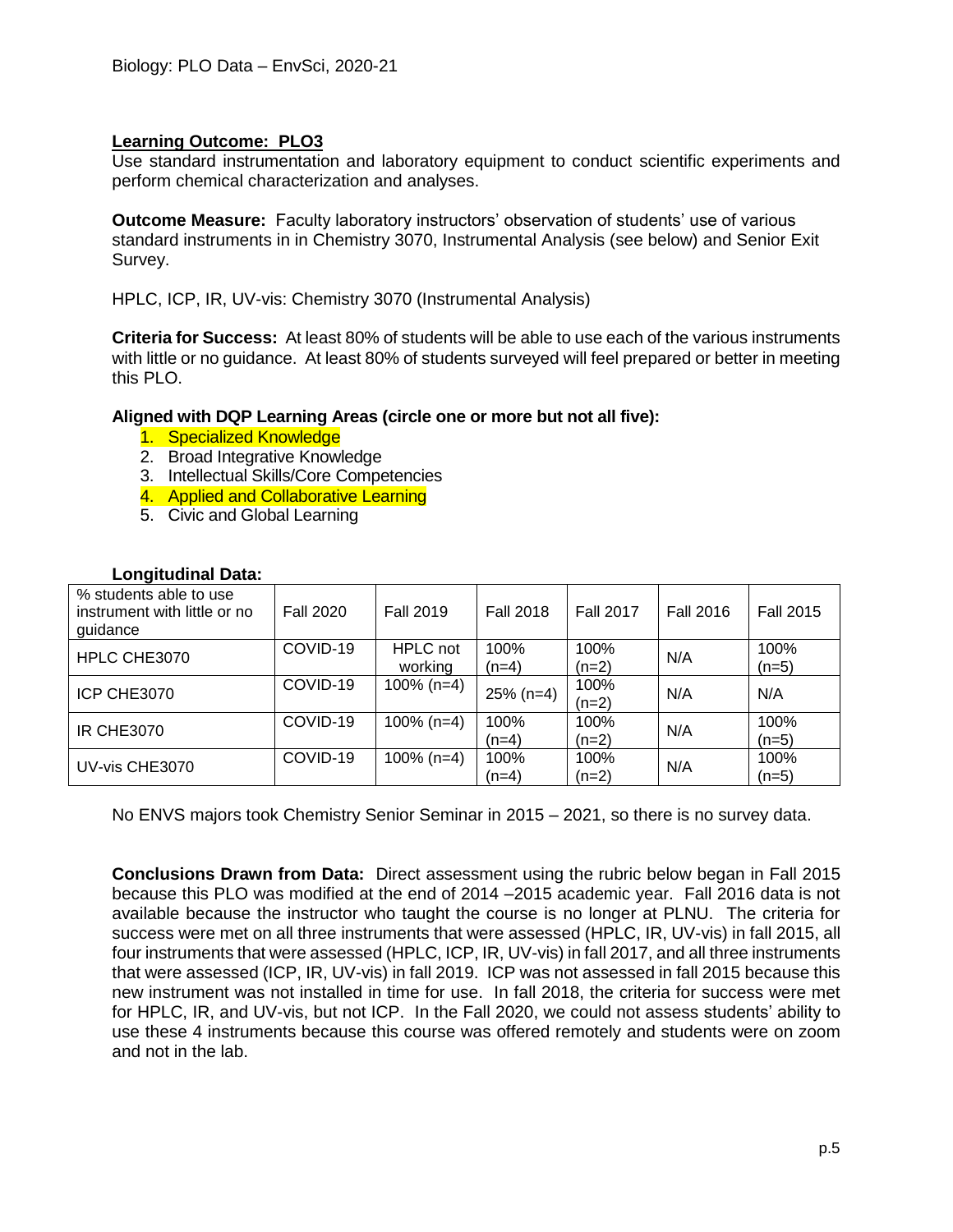**Changes to be Made Based on Data:** We do not need to make changes to the program as students are typically successful in using these instruments.

| <b>Instrument</b>          | 4                                           | 3                                                  | $\mathbf 2$                                 |                                                    |
|----------------------------|---------------------------------------------|----------------------------------------------------|---------------------------------------------|----------------------------------------------------|
| HPLC (CHE3070)             | Able to use                                 | Able to use                                        | Able to use                                 | Unable to use                                      |
|                            | instrument                                  | instrument with                                    | instrument with                             | instrument even                                    |
|                            | independently.                              | little guidance.                                   | quidance.                                   | with guidance.                                     |
| <b>ICP (CHE3070)</b>       | Able to use                                 | Able to use                                        | Able to use                                 | Unable to use                                      |
|                            | instrument                                  | instrument with                                    | instrument with                             | instrument even                                    |
|                            | independently.                              | little guidance.                                   | quidance.                                   | with guidance.                                     |
| <b>IR (CHE3070)</b>        | Able to use                                 | Able to use                                        | Able to use                                 | Unable to use                                      |
|                            | instrument                                  | instrument with                                    | instrument with                             | instrument even                                    |
|                            | independently.                              | little guidance.                                   | guidance.                                   | with guidance.                                     |
| <b>UV-vis</b><br>(CHE3070) | Able to use<br>instrument<br>independently. | Able to use<br>instrument with<br>little guidance. | Able to use<br>instrument with<br>quidance. | Unable to use<br>instrument even<br>with guidance. |

**Rubric Used:** The following scale will be used.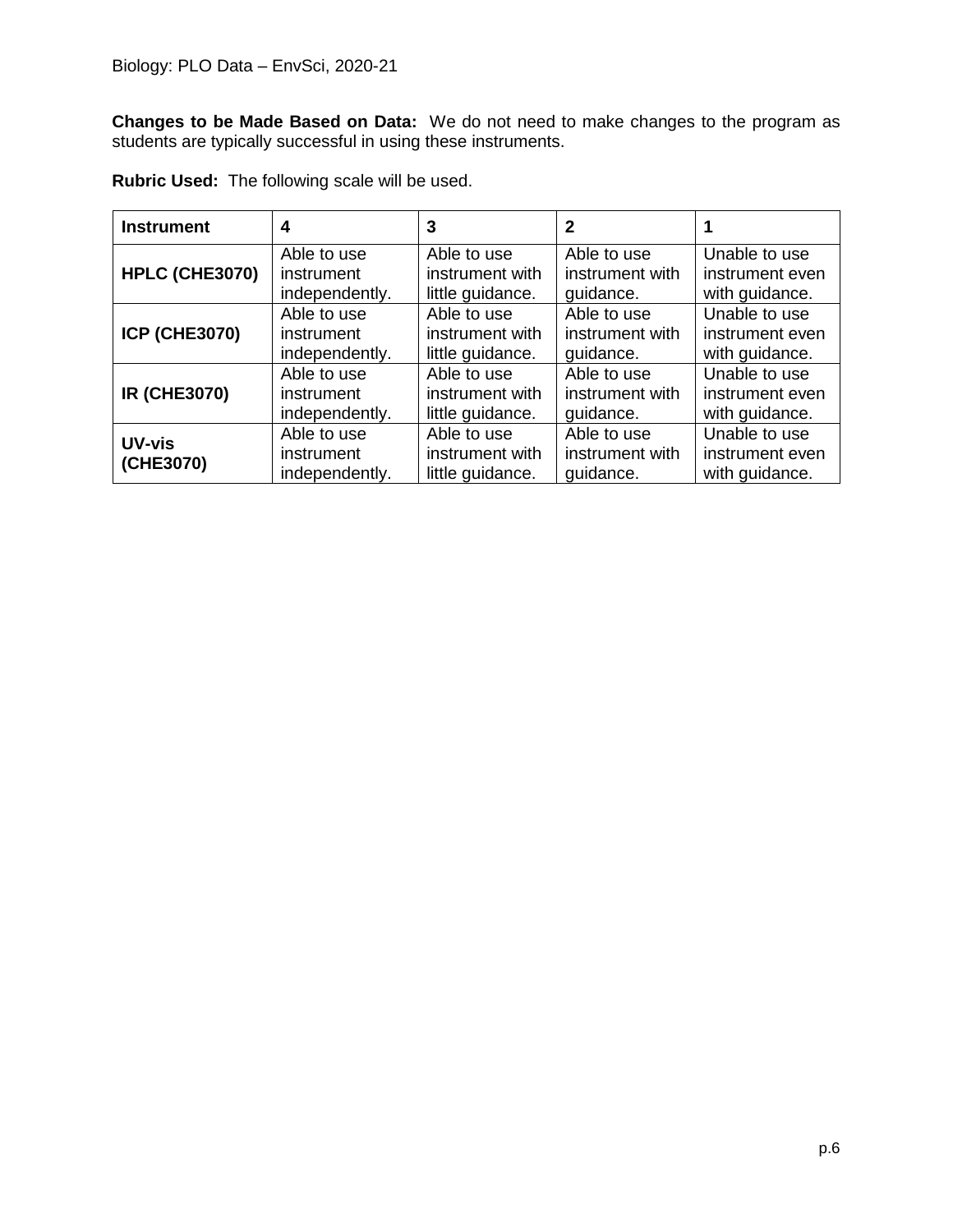Participate in the life of the Biology and/or Chemistry Department by involvement in one or more of the following areas: research, biology and/or chemistry clubs, and/or various positions of responsibility serving as graders, tutors, stockroom workers and/or teaching assistants.

**Outcome Measure:** Self-reported data of participation and Senior Exit Survey

**Criteria for Success:** At least 80% of our students will participate in one or more department related activities (research, science clubs, positions of responsibility) during their time at PLNU. At least 80% of students surveyed will feel prepared or better in meeting this PLO.

#### **Aligned with DQP Learning Areas (circle one or more but not all five):**

- 1. Specialized Knowledge
- 2. Broad Integrative Knowledge
- 3. Intellectual Skills/Core Competencies
- 4. Applied and Collaborative Learning
- 5. Civic and Global Learning

#### **Longitudinal Data:**

|                | Number of students<br>responding of total | % participated<br>in life of dept | Criteria<br>met? | <b>Notes</b>             |
|----------------|-------------------------------------------|-----------------------------------|------------------|--------------------------|
| Sp 2021        | 5 of 5                                    | 60%                               | No               |                          |
| <b>Sp 2020</b> | $- -$                                     | --                                | $- -$            | Survey not given (COVID) |
| Sp 2019        | $1$ of $3$                                | 33%                               | <b>No</b>        |                          |
| Sp 2018        | $-$                                       | $-$                               | $- -$            | Survey not given         |
| Sp 2017        | 3 of 4                                    | 75%                               | Almost           |                          |
| Sp 2016*       | 5 of 6                                    | 83%                               | Yes              |                          |
| Sp 2015        | 3 of 3                                    | 100%                              | Yes              |                          |

**Conclusions Drawn from Data:** In general, the ENVS majors are participating in the life of the department. However, with such small numbers of students, there is a lot of fluctuation from year to year.

**Changes to be Made Based on Data:** No changes to the program.

**Rubric Used:** Not applicable to self-reported data.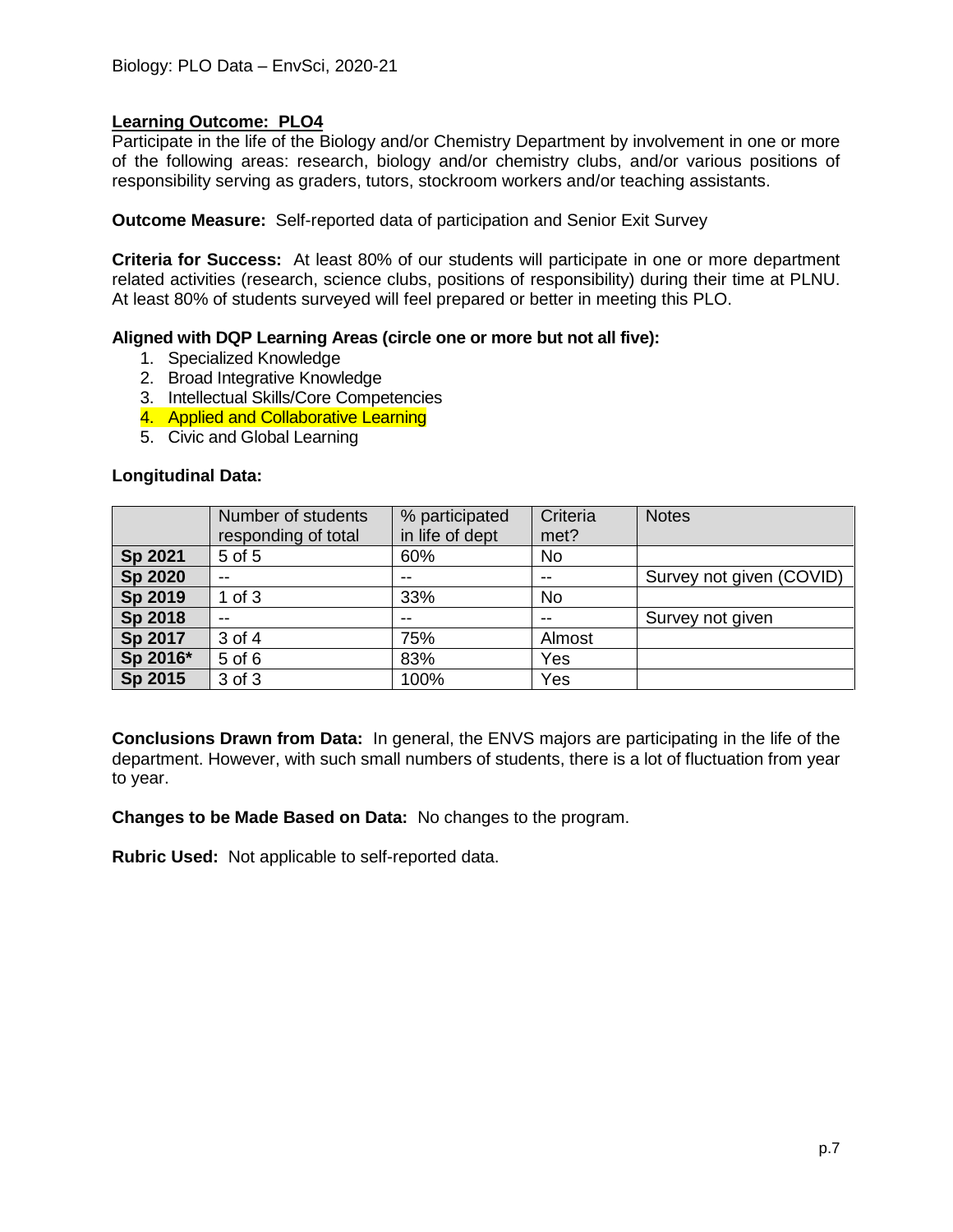Develop a rationally defensible integration of science and faith, particularly with regard to environmental stewardship.

**Outcome Measure:** During their senior year, students will defend the integration of their faith with various scientific topics via a written essay.

**Criteria for Success:** At least 80% of our students will achieve a level of 3 or higher on each area of the science/faith integration essay rubric, which considers both science/faith integration and critical thinking.

#### **Aligned with DQP Learning Areas (circle one or more but not all five):**

- 1. Specialized Knowledge
- 2. Broad Integrative Knowledge
- 3. Intellectual Skills/Core Competencies
- 4. Applied and Collaborative Learning
- 5. Civic and Global Learning

#### **Longitudinal Data:**

|          | <b>Number of</b><br><b>students</b> | % scoring 3<br>or above | <b>Criteria</b><br>met? | <b>Notes</b>      |
|----------|-------------------------------------|-------------------------|-------------------------|-------------------|
| Sp 2021  | ◠                                   | 100%                    | Yes                     |                   |
| Sp 2020  | 3                                   | 67%                     | No                      | Small sample size |
| Sp 2019  | 4                                   | 100%                    | Yes                     |                   |
| Sp 2018  | າ                                   | 100%                    | Yes                     |                   |
| Sp 2017  |                                     | 100%                    | Yes                     |                   |
| Sp 2016* |                                     | 100%                    | Yes                     |                   |

\*A random sample of students was selected in 2016 and 7 ENVS majors were in this sample.

**Conclusions Drawn from Data:** The ENVS majors are able to develop a rationally defensible integration of science and faith.

**Changes to be Made Based on Data:** No changes to the program.

**Rubric Used:** See attached.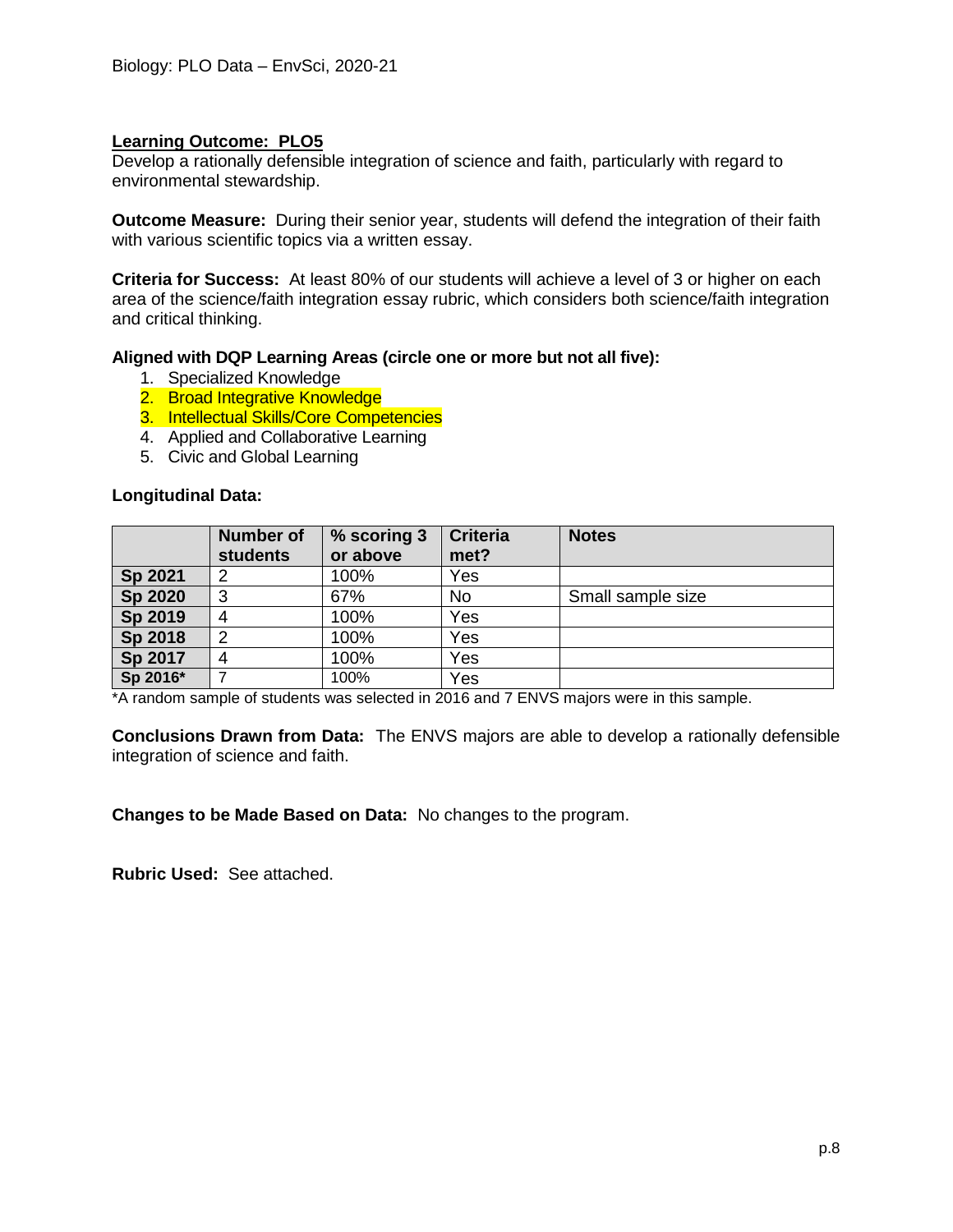| <b>Grading aspect</b>                             | <b>Capstone 4</b>                                                                                                              | <b>Milestones 3</b>                                     | <b>Milestones 2</b>                            | Benchmark 1                                                 |
|---------------------------------------------------|--------------------------------------------------------------------------------------------------------------------------------|---------------------------------------------------------|------------------------------------------------|-------------------------------------------------------------|
| Number of                                         | At least 5 references                                                                                                          | 3-4 references                                          | 2 or fewer references,                         | No references                                               |
| references<br>$0 - 10$ points                     | At least 3 references are journal articles or<br>books.                                                                        | 2 or fewer references are journal<br>articles or books. | No references are journal articles<br>or books |                                                             |
| <b>Choice of</b><br>references<br>$0 - 15$ points | Annotated bibliography includes $1 - 2$<br>sentences describing choice, use, and purpose of<br>each reference (including bias) | Missing 2 of the details                                | Missing 3 of the details                       | Little evidence of<br>thought and<br>consideration          |
|                                                   | Particular aspects (chapter, pages, figures) of<br>each source are indicated for which the student<br>anticipates using.       |                                                         |                                                | towards the use,<br>purpose, and ideas<br>derived from each |
|                                                   | Sources are of more than one type such as<br>websites, books, and journal articles.                                            |                                                         |                                                | source.                                                     |
|                                                   | Credibility of the author is verified                                                                                          |                                                         |                                                |                                                             |
|                                                   | References are properly formatted                                                                                              |                                                         |                                                |                                                             |
|                                                   | Includes at least one source from an alternate<br>viewpoint, written by an author that holds that<br>viewpoint.                |                                                         |                                                |                                                             |

# **BIO 4097 Grading Rubric for** *Integration of Science & Faith* **annotated bibliography (Info Literacy Assign #2) (25 points)**

# **BIO 4097 Grading Rubric for** *Integration of Science & Faith* **outline (25 points)**

| <b>Grading aspect</b>                                                                                | <b>Capstone 4</b>                                                                                                                                                                                                                      | <b>Milestones 3</b>                                                                                                                                                                                                                                                       | <b>Milestones 2</b>                                                                                                                                                                                  | Benchmark 1 |
|------------------------------------------------------------------------------------------------------|----------------------------------------------------------------------------------------------------------------------------------------------------------------------------------------------------------------------------------------|---------------------------------------------------------------------------------------------------------------------------------------------------------------------------------------------------------------------------------------------------------------------------|------------------------------------------------------------------------------------------------------------------------------------------------------------------------------------------------------|-------------|
| Thesis and<br>direction of the<br>paper<br>$0 - 15$ points                                           | Thesis is clear<br>The outline reflects a clear organization of<br>the paragraphs with supporting ideas, as<br>well as reference to how each source will<br>be used.                                                                   | Thesis is somewhat clear<br>Overall organization of outline is<br>somewhat clear                                                                                                                                                                                          | Thesis is unclear<br>No real indication of any thought<br>towards organization of the ideas<br>and supporting evidence within<br>the paper.                                                          | No outline  |
| <b>Ideas and</b><br>organization of<br>the individual<br>supporting<br>paragraphs<br>$0 - 10$ points | Thoughtful and organized flow of ideas<br>Sub-bullets for each main paragraph /<br>supporting idea show evidence of deep<br>thought about the paper<br>Mention of multiple concepts from PLNU<br>courses that have influenced position | $\Box$<br>Evidence of overall structure, but<br>student has not yet thought deeply<br>about how to put the main ideas<br>together<br>Outline has main ideas, but has few<br>sub-bullets<br>Mention of 1-2 concepts from<br>PLNU courses that have influenced<br>position. | Very little evidence of thought<br>towards organization, main ideas,<br>and structure for the paper.<br>Outline is highly incomplete.<br>No mention of how PLNU<br>courses have influenced position. | No outline  |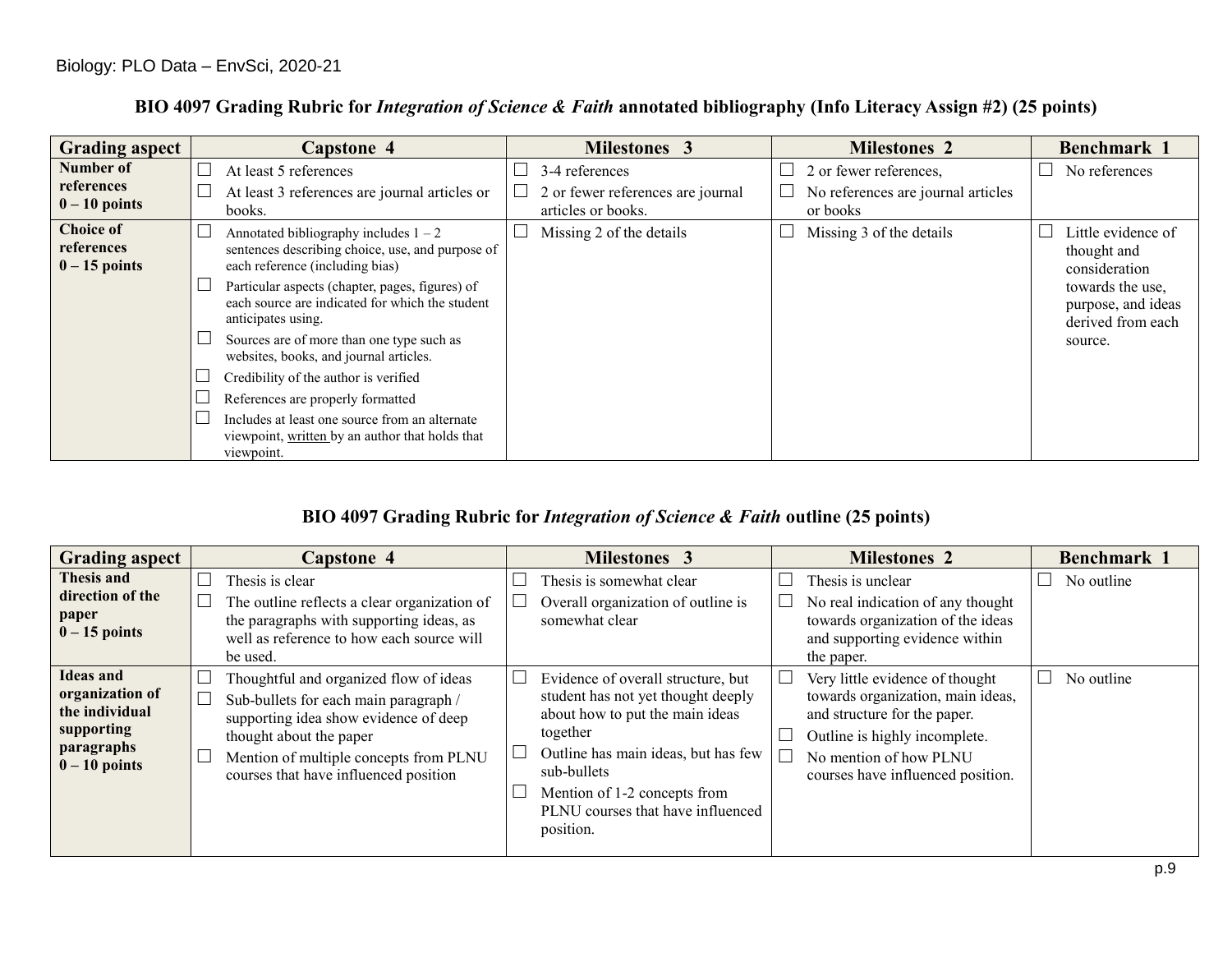| <b>Grading aspect</b>                                                                            | <b>Capstone 4</b>                                                                                                                                                                                                                                                                                                                                                                                                                                                                                                                                     | Milestone 3                                                  | <b>Milestone 2</b>                                           | Benchmark 1                                                       |
|--------------------------------------------------------------------------------------------------|-------------------------------------------------------------------------------------------------------------------------------------------------------------------------------------------------------------------------------------------------------------------------------------------------------------------------------------------------------------------------------------------------------------------------------------------------------------------------------------------------------------------------------------------------------|--------------------------------------------------------------|--------------------------------------------------------------|-------------------------------------------------------------------|
| <b>Integration of</b><br>science and faith<br>(evolution or<br>creation care)<br>$0 - 20$ points | Deep personal reflection is evident<br>Question for this assignment was clearly answered<br>$\Box$<br>Clear statement of position.<br>Well-defended position that merges faith and scientific reasoning (note: the<br>exact position is not important, but rather the evidence of reflection,<br>understanding, and ability to defend that position)                                                                                                                                                                                                  | Meets 3 of the<br>criteria for a<br>Capstone 4.<br>Comments: | Meets 2 of the<br>criteria for a<br>Capstone 4.<br>Comments: | Meets 1 or none of<br>the criteria for<br>Capstone 4<br>Comments: |
| <b>Critical Thinking</b><br>$0 - 20$ points                                                      | Issue is stated clearly $\&$ position is well-supported with evidence $\&$ sources.<br>Alternate position(s) is/are clearly addressed in a manner that flows well<br>$\Box$<br>with the author's argument<br>Clear arguments against these alternate positions using personal reflection<br>$\Box$<br>and scientific information<br>Evaluation of altering position(s) demonstrate(s) grace and understanding                                                                                                                                         | Meets 3 of the<br>criteria for a<br>Capstone 4.<br>Comments: | Meets 2 of the<br>criteria for a<br>Capstone 4.<br>Comments: | Meets 1 or none of<br>the criteria for<br>Capstone 4<br>Comments: |
| <b>Incorporation of</b><br>concepts discussed<br>in PLNU classes<br>$0 - 20$ points              | $\Box$<br>Specific concepts from specific PLNU classes, including science and/or<br>religion classes, are included as part of reflection and defense of position.<br>$\Box$<br>Includes a clear reflection of how the position has changed while at PLNU.<br>If his/her position has not changed, essay still includes a clear explanation of<br>why it did not change, that demonstrates personal reflection.                                                                                                                                        | Meets 1 of the<br>criteria for a<br>Capstone 4.<br>Comments: |                                                              | Meets none of the<br>criteria for a<br>Capstone 4.<br>Comments:   |
| Written<br>Communication<br>$0 - 20$ points                                                      | No, or very few, grammatical and spelling errors.<br>Essay flow is excellent with a clear introduction, argumentative reasoning,<br>$\Box$<br>and a strong conclusion.<br>Writing effectively communicates with a coll. sci. audience.<br>$\Box$<br>Sufficient length to make a good, complete defense $(1200 - 1600$ words)                                                                                                                                                                                                                          | Meets 3 of the<br>criteria for a<br>Capstone 4.<br>Comments: | Meets 2 of the<br>criteria for a<br>Capstone 4.<br>Comments: | Meets 1 or none of<br>the criteria for<br>Capstone 4<br>Comments: |
| <b>Information</b><br>Literacy<br>$0 - 20$ points                                                | $\Box$<br>Sources are current, authoritative, and relevant to the topic<br>Communicates, organizes and synthesizes information from sources to<br>П<br>achieve a specific purpose, with clarity and depth<br>Use of in-text citations as well as the annotated bibliography<br>⊔<br>Excellent choice of paraphrasing, summarizing, or quoting to enhance the<br>⊔<br>essay and support the author's argument<br>Distinguishes between common knowledge and ideas requiring attribution<br>Source for the alternate view actually holds that viewpoint | Meets 3 of the<br>criteria for a<br>Capstone 4.<br>Comments: | Meets 2 of the<br>criteria for a<br>Capstone 4.<br>Comments: | Meets 1 or none of<br>the criteria for<br>Capstone 4<br>Comments: |

# **BIO 4097 Grading Rubric for** *Integration of Science & Faith* **Essay (100 points)**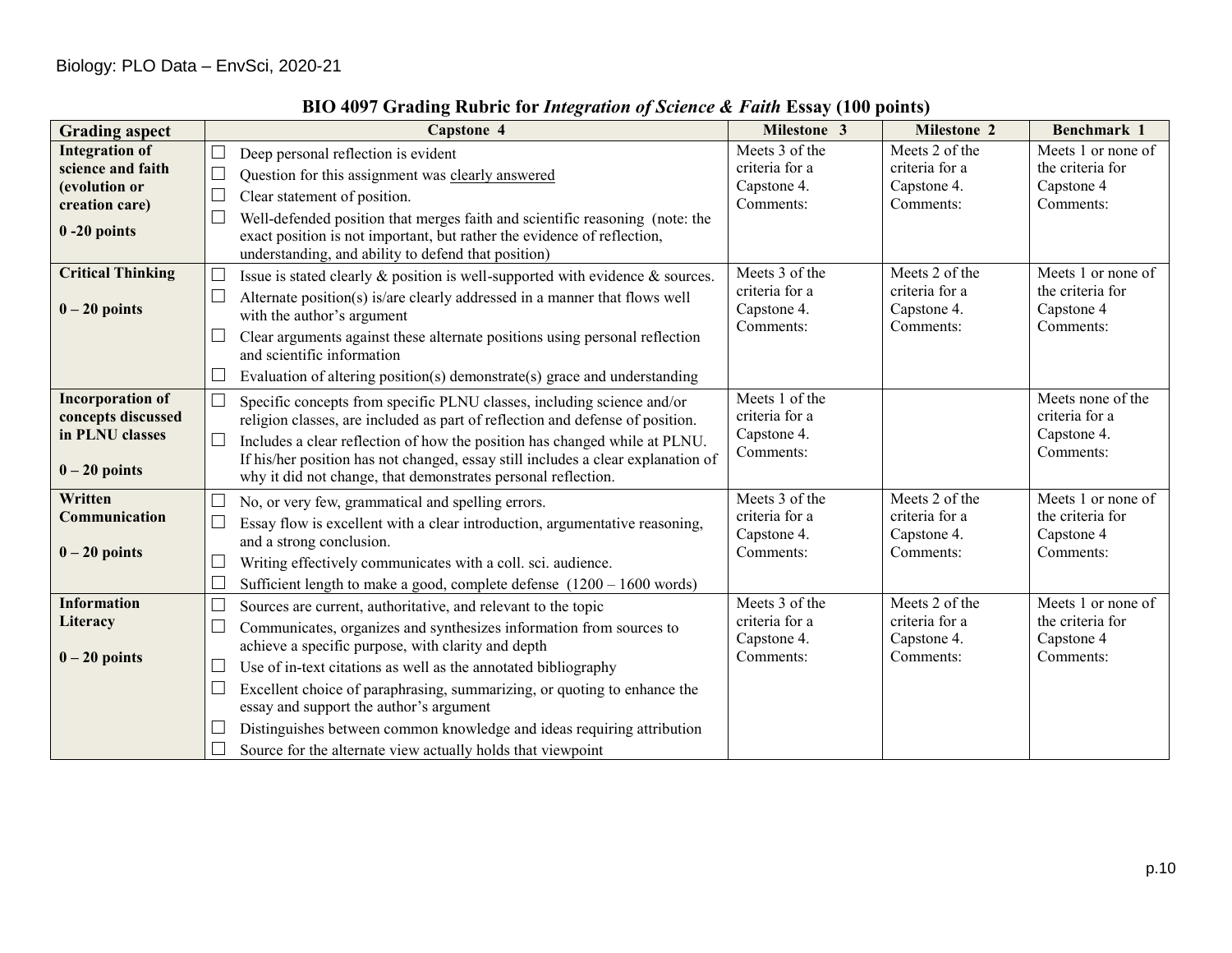Be prepared for post graduate studies or a science-related career.

**Outcome Measure:** Tracking of alumni data regarding their postgraduate education and profession along with Senior Exit Survey.

**Criteria for Success (if applicable):** Success rates for alumni who apply for graduate or professional schools will be >75% and the percentage of graduates who obtain jobs in sciencerelated occupations will be >70%. At least 80% of students surveyed will feel prepared or better in meeting this PLO.

#### **Aligned with DQP Learning Areas (circle one or more but not all five):**

- 1. Specialized Knowledge
- 2. Broad Integrative Knowledge
- 3. Intellectual Skills/Core Competencies
- 4. Applied and Collaborative Learning
- 5. Civic and Global Learning

**Longitudinal Data: (These data are collected every 5 years. Due to the complications of COVID, we will collect these data again in 2022.)** The success rate for alumni who apply to graduate or professional schools has been well over 90% for at least 20 years. For dental, medical, optometry, pharmacy, and veterinary schools, there have been 166 acceptances out of 181 applicants (91.7%) between 2004 – 2014.

- 1) An alumni survey was conducted by the Biology and Chemistry Depts. in January, 2015, that included graduates from 2004 – 2014. 408 alumni were emailed and 115 responded (28% response rate). The lowest response rate was from the class of 2007 (7%); all other classes had a response rate of 21-42%, which is fairly typical of alumni surveys.
- 2) 8 ENVS majors responded (33% response). Of these alumni, 88% are employed or attending school in a Biology or STEM-related field (**criteria met**). 1 is employed outside science.

No ENVS majors took Chemistry Senior Seminar in 2015 – 2021, so there is no survey data.

**Conclusions Drawn from Data:** The ENVS majors are successful at obtaining jobs and entering graduate/professional schools.

**Changes to be Made Based on Data:** No changes to program.

**Rubric Used:** Not applicable to self-reported data. Survey instrument is attached.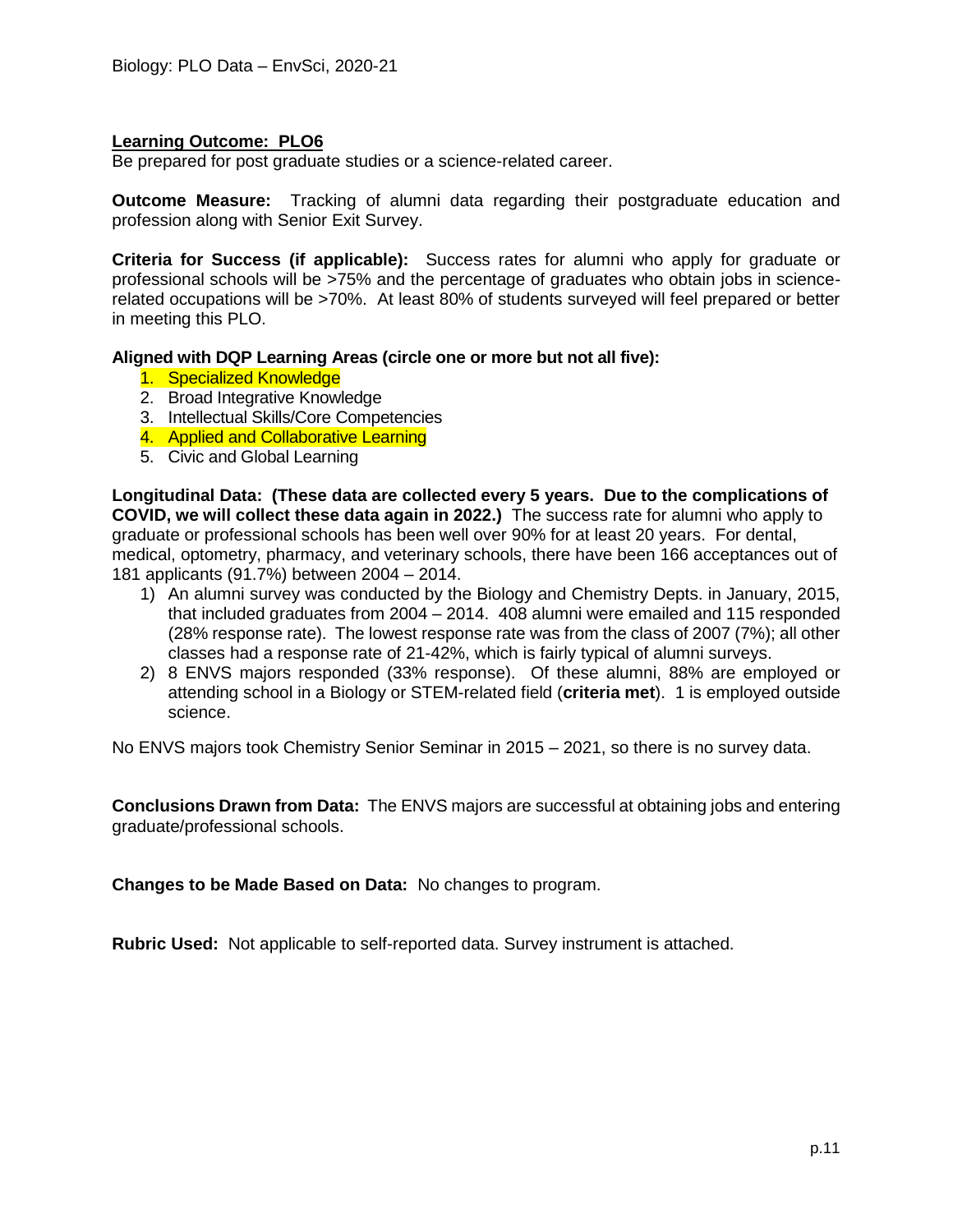# **Chemistry Seminar Exit Survey 2019 (Environmental Science Major)**

1) What is your current career goal?

- a) Professor
- b) Teacher
- c) Health professional please specify
- d) Biotechnology or pharmaceutical industry
- e) Academic or government lab
- f) Graduate student please specify field or specialty
- g) Other please specify

2) Rank how well prepared you were to meet the following program learning outcomes (goals) that were set for your major.

I. Students will demonstrate an understanding of the process of science, and of the concepts and theories of biology across a broad range of organizational levels: molecular, cellular, organismal, and ecological (population, community, ecosystem).

unprepared / somewhat unprepared / prepared / well prepared / extremely well prepared

II. Students will apply key concepts and principles in analytical chemistry including quantitative and instrumental analysis.

unprepared / somewhat unprepared / prepared / well prepared / extremely well prepared

III. Students will use standard instrumentation and laboratory equipment to conduct scientific experiments and perform chemical characterization and analyses.

unprepared / somewhat unprepared / prepared / well prepared / extremely well prepared

IV. Students will participate in the life of the Biology and/or Chemistry Department by involvement in one or more of the following areas: research, biology and/or chemistry clubs, and/or various positions of responsibility serving as graders, tutors, stockroom workers and/or teaching assistants.

unprepared / somewhat unprepared / prepared / well prepared / extremely well prepared

V. Students will develop a rationally defensible integration of science and faith, particularly with regard to environmental stewardship.

unprepared / somewhat unprepared / prepared / well prepared / extremely well prepared

VI. Students will be prepared for post graduate studies or a science-related career. unprepared / somewhat unprepared / prepared / well prepared / extremely well prepared

3) Were you involved in the PLNU chemistry summer research program?

- a) Yes describe what role this experience played in your learning of chemistry
- b) No describe why not
- 4) Do you have any suggestions related to the summer research program?
- 5) What were one or two aspects of the chemistry curriculum that might have been improved?
- 6) Do you feel prepared to take the next step academically?
	- a) Yes describe what experiences (classes) helped you to get there
	- b) No describe what additional or different experiences would have helped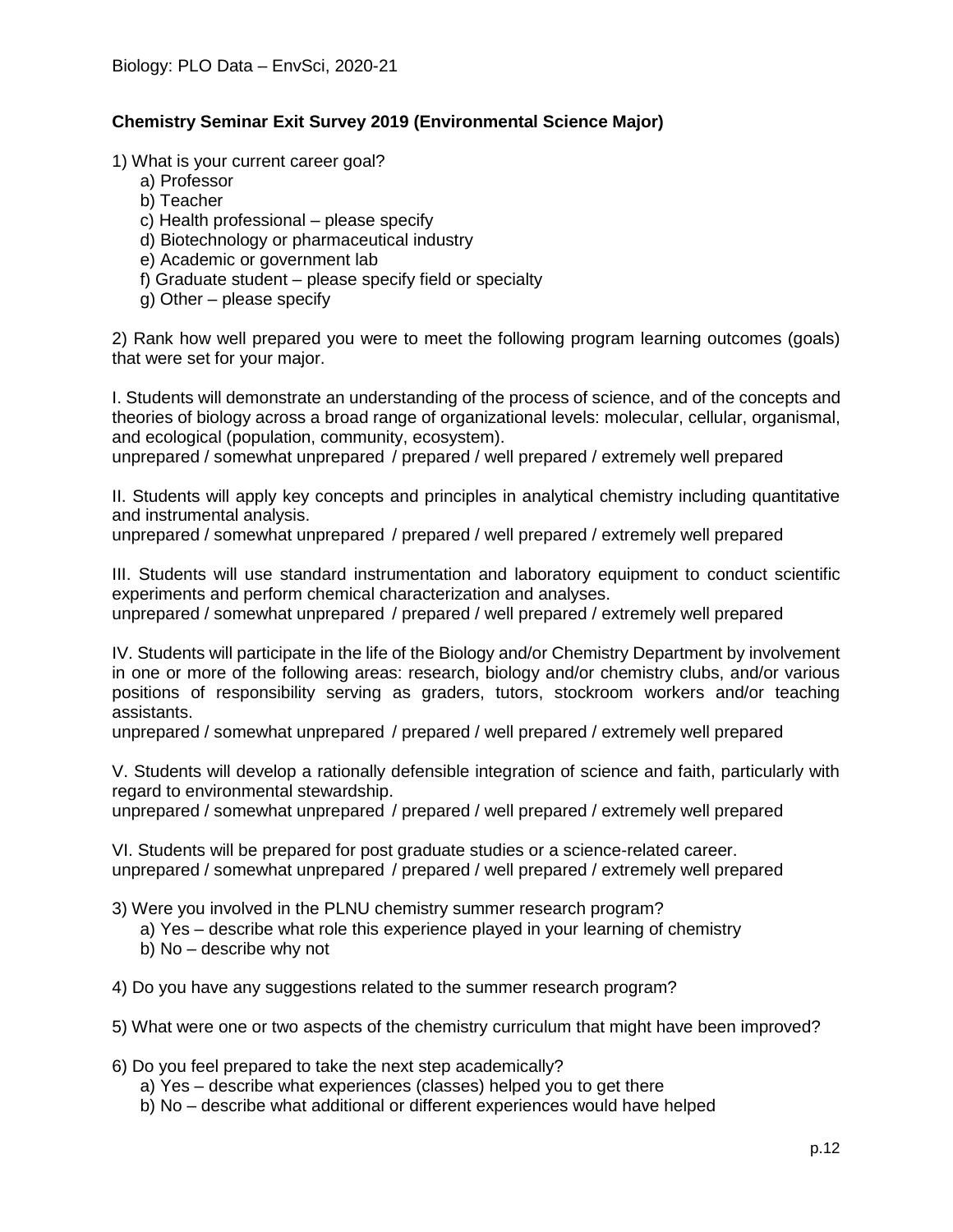7) If you were starting over as a freshman next fall, would you make any different decisions about your major, or about elective course choices, etc.?

8) Are there chemistry courses that PLNU does not offer that you would have liked to take?

9) Do you feel like you are a part of the chemistry department community? Why or why not?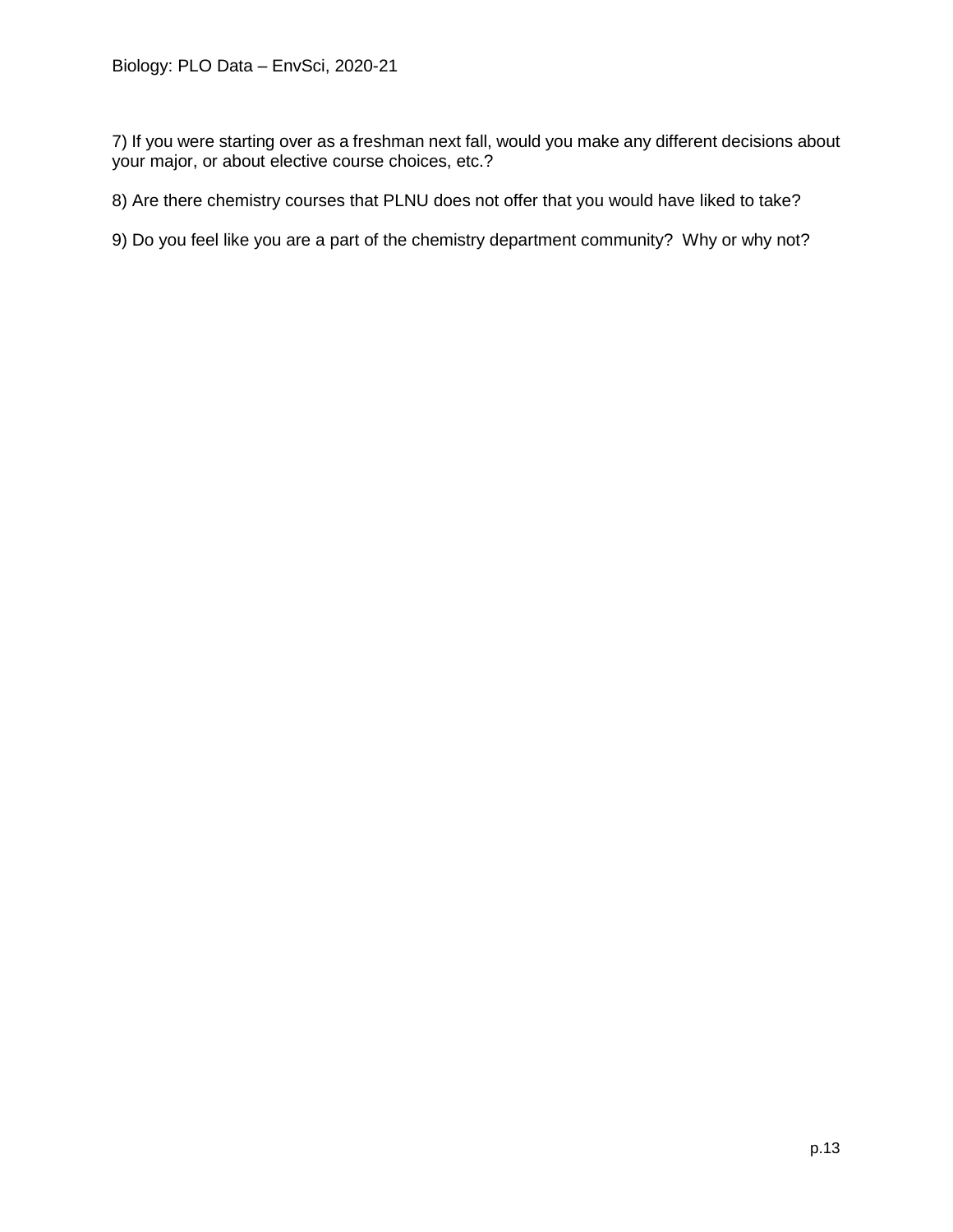# **Alumni Survey 2015**

The Biology and Chemistry Departments are doing an extensive Program Review. We would greatly appreciate your feedback as a PLNU alum on your experience as a Biology or Chemistry major. This 15-question survey should take about 15 minutes to complete. If you provide your email address, we will also enter you into a drawing for one of three \$100 Amazon cards as a thank you for your time!

- 1) What year did you graduate from PLNU?
- 2) What was your major?
	- a) Biology-BA
	- b) Biology-BS
	- c) Chemistry
	- d) Biology-Chemistry
	- e) Environmental Science
- 3) What is your highest degree earned?
	- a) BA/BS
	- b) MA/MS
	- c) PhD
	- d) MD/DO
	- e) PA
	- f) DDS
	- g) DVM
	- h) OD
	- i) PharmD
	- j) Other please specify
- 4) What is your current professional situation?
	- a) Professor
	- b) Teacher
	- c) Health professional
	- d) Biotechnology or pharmaceutical industry
	- e) Academic or government lab
	- f) Graduate student please specify field or specialty
	- g) Other please specify
- 5) Rank how well we prepared you to meet the following goals that were set for your major. (Only PLOs for specified major selected in #2 will appear.)
	- a) Unprepared
	- b) Somewhat unprepared
	- c) Prepared
	- d) Well prepared
	- e) Extremely well prepared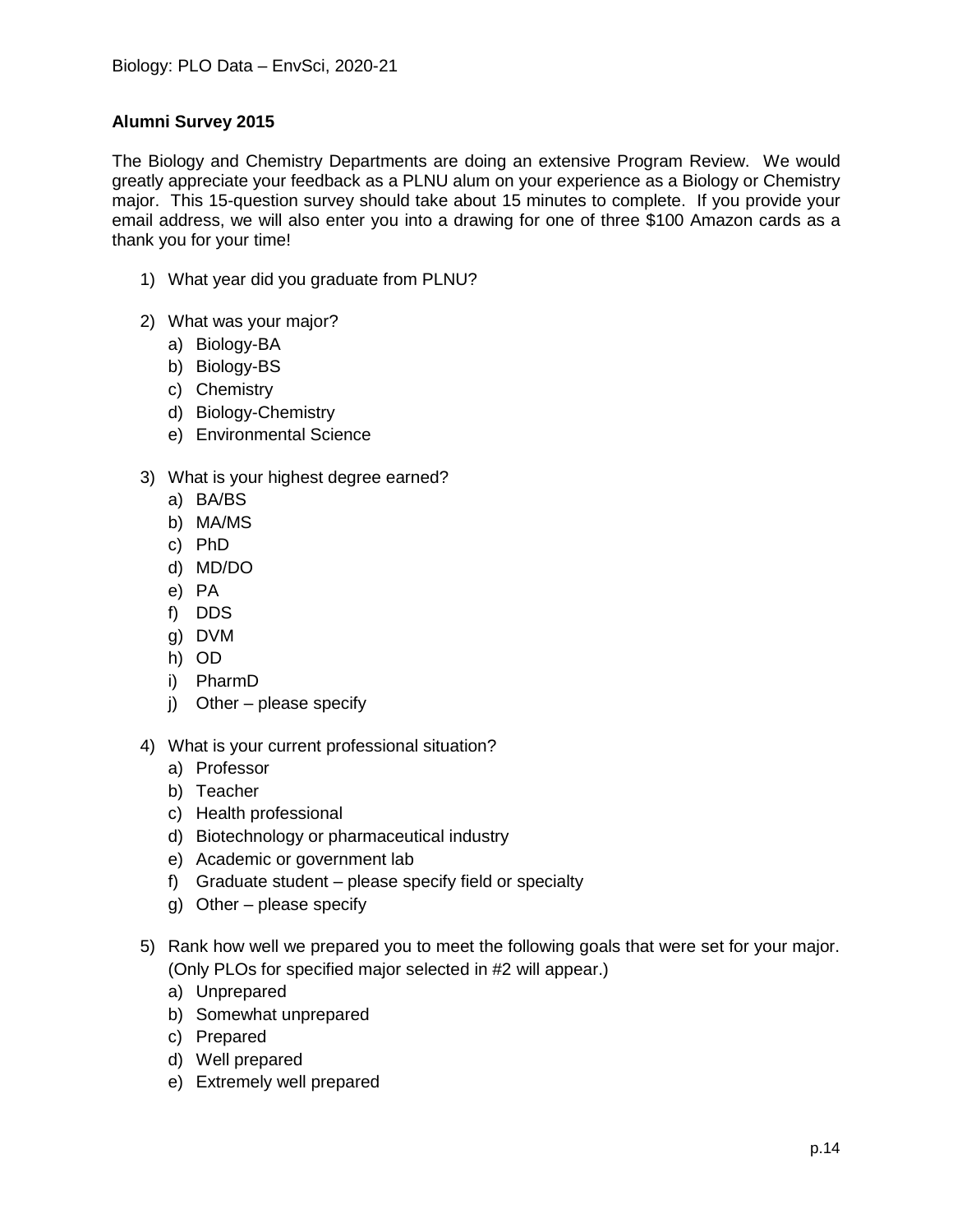- 6) Were you involved in the PLNU biology or chemistry summer research programs?
	- a) Yes describe how this experience is impacting your career.
	- b) No
- 7) Which classes or experiences do you appreciate more now as opposed to when you had just graduated?
- 8) Is there any course, topic, or skill you've repeatedly encountered that you wish you had been taught at PLNU? Please explain.
- 9) If you are pursuing a career in environmental science, do you wish you had substituted an internship experience for a science elective while you were at PLNU?
	- a) I am not pursuing a career in environmental science.
	- b) I did an internship.
	- c) Yes, I wish I had done an internship while at PLNU.
	- d) No, I did not need to do an internship while at PLNU.

#### Comments?

- 10) Do you wish you had taken any of the following options at PLNU?
	- a) BIO130/140 (Human Anatomy & Physiology)
	- b) Upper-division anatomy class
	- c) No, I didn't need an Anatomy class

## Comments?

- 11) What were one or two aspects of the biology curriculum that might have been improved to better prepare you for your profession or for further studies?
- 12) What were one or two aspects of the chemistry curriculum that might have been improved to better prepare you for your profession or for further studies?
- 13) Have you done any of the following? Check all that apply.
	- a) Recommended PLNU to a prospective student
	- b) Promoted PLNU to another person
	- c) Been involved with the alumni association
	- d) Donated to Research Associates
	- e) Other please specify.
- 14) Since you left PLNU, have you ever had a conversation in which you had to integrate Christian faith with scientific knowledge? Did you feel prepared scientifically? Did you feel prepared theologically? Check all that apply. Please describe the situation and your feelings about your preparation.
	- a) I've never had such a conversation.
	- b) I felt prepared scientifically.
	- c) I didn't feel prepared scientifically.